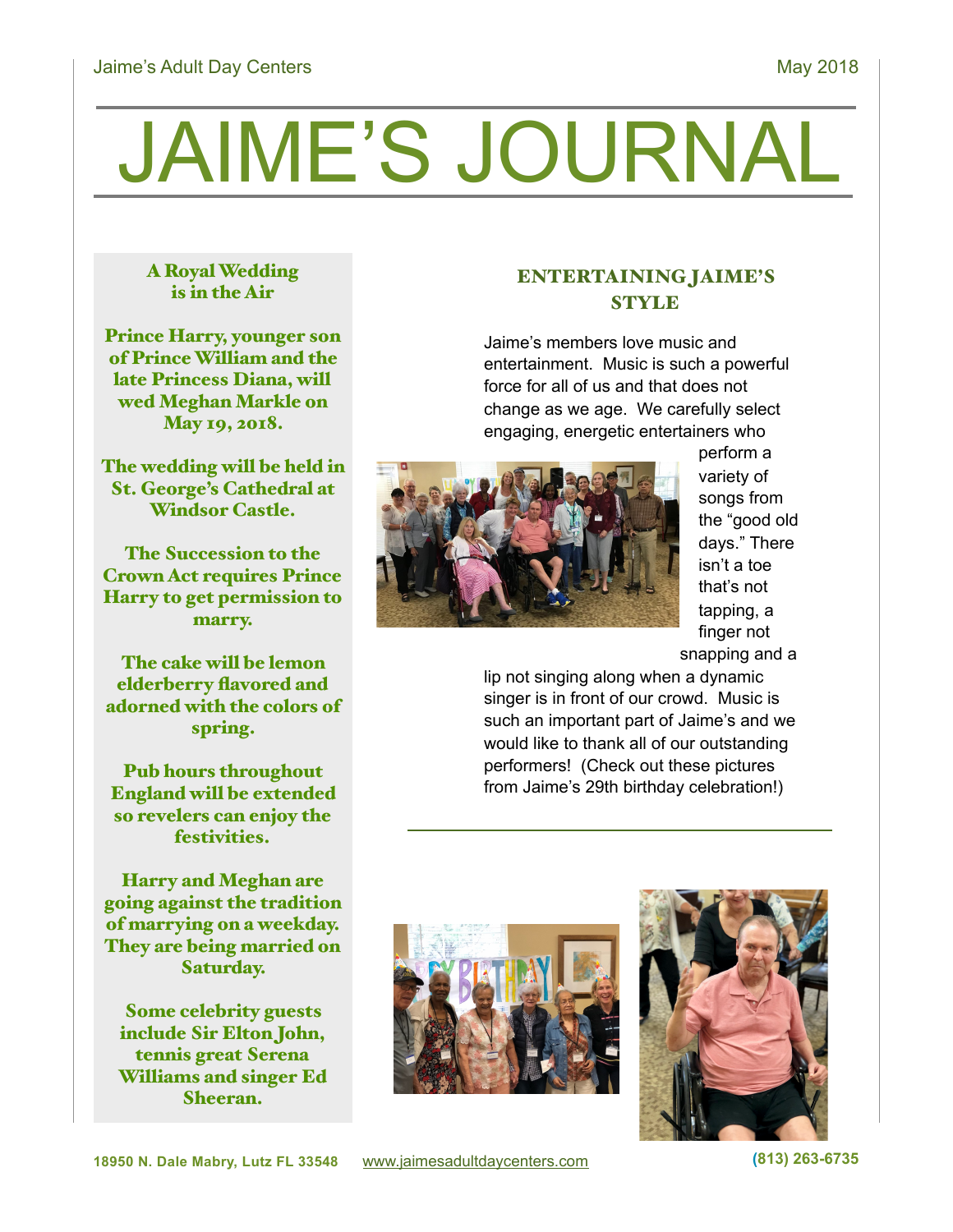Activities to stimulate your loved ones using the 5 Dimensions of Wellness

- \* Take a walk "down the aisle." Fashion a makeshift aisle and have your loved ones walk to the wedding march. What a fun way to get in some great exercise. (Physical)
- \* Watch the Royal Wedding. The nuptials of Prince Harry and Meghan Markle will be aired May 19, 2018 from 5 am - 10 am on ABC News. (Social)
- \* Reminisce about your loved one's wedding day, How did he/she feel? What did he/she wear? How many guests? Was there cake? If so, what kind. (Emotional)
- \* Read some Bible versus. The top "wedding" versus include Proverbs 18:22; Colossians 3:14-22; 1 Corinthians 13:4-12; Ephesians 5:22-23. (Spiritual)
- \* Test your loved one's knowledge of The Royal Family. You can learn all about the Royal Family simply by googling "fun facts about the Royals." (Intellectual)

\* Watch for more fun, stimulating activities in next month's edition of Jaime's Journal!

# Things to Consider Before Choosing a Long Term Care **Facility**

 $(Part 2 of 2)$ 

Last month we provided some tips to follow when looking at long term care facilities. If you are faced with this difficult task, speak to Jaime and do the following:

1. Talk with family members of residents. Ask why they chose a particular facility and if they would choose it again. Ask for tips to ensure your loved one will get the care and attention needed. 

2. Check staffing. Unfortunately, the pay in long term facilities is not high and turn over tends to be high. But heavy turnover can be indicative of poor management as well.

3. Give the smell test. Does the building smell clean and fresh? Is it well ventilated? Many residents of long term care facilities are incontinent. But there should not be a smell of stale urine or harsh cleaning products.

4. Give a sound test. Are the sounds peaceful and calming? Are residents laughing and talking? Or are there constant beeps, buzzes and other anxiety producing noises?

5. Have a meal. Sit with the residents and eat the same meal. While you may not be dining at a 5 star restaurant, the food should still be appetizing and healthy.

6. Ask tough questions. Do not be afraid to ask staff, management, residents and family members anything that is on your mind. Remember your loved on may be calling this place home. 

There are approximately 1.4 million residents in 15,600 skilled nursing facilities and about 1 million residents in over 28,000 assisted living facilities across the United States. As our population ages, these numbers will increase, making odds greater that your loved one may be in need of a facility. All facilities are required to comply with certain state and federal guidelines in order to receive payments from the government. As such, all undergo routine inspections. The survey results are available to the general public at www.ahca.myflorida.com.